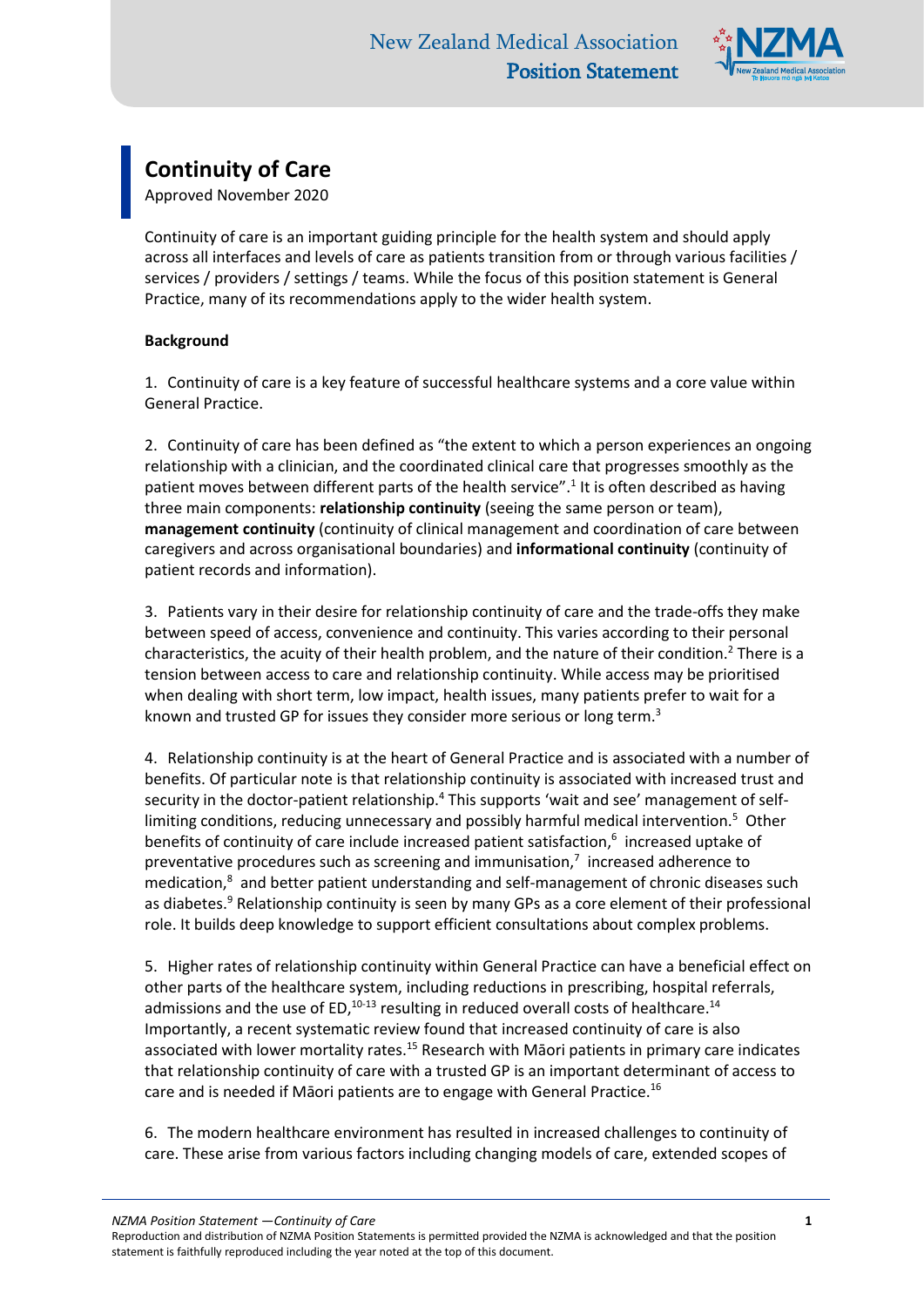

practice, funding barriers and commissioning arrangements, part time practice, and expanded hours of services. Nevertheless, other developments such as the increased use of telehealth in General Practice and improvements in electronic health records may mitigate some of these challenges.

## **Position and Recommendations**

The NZMA recognises the importance of continuity of care and the benefits it has for patients and the overall health system. Accordingly, we recommend the following:

1. Policy and decision makers in health need to be aware of the value of continuity of care, including how this enhances the doctor-patient relationship, quality of care and contributes to better health outcomes and improved cost-effectiveness of healthcare.

2. New healthcare policies and initiatives should be subject to an impact assessment for continuity of care. Continuity of care must be given due consideration in all initiatives that seek to improve access to care.

3. The commissioning and funding of primary care services should encourage relationship continuity, collaboration and avoid fragmentation of services.

4. Nationally consistent discharge summaries and referral letters should be developed and used to improve information quality and co-ordination of care across boundaries. National guidelines for the handover of care are needed.

5. A nationally available, standardised, shared electronic health record that all healthcare providers can access and update should be developed and implemented as a priority.

6. Where multiple health providers are involved in the care of patients, there is a need for clear lines of responsibility and accountability, including for the follow up of test results.

7. When planning for and responding to the threats of infectious diseases including pandemics such as COVID19, continuity of care must be given appropriate consideration, particularly for patients with chronic illnesses.

8. Patient input is essential to guiding decisions about continuity of care. All doctors, practices and organisations should be aware of the importance of continuity of care and take appropriate measures to encourage and support this wherever possible.

## **References**

- 1. Hill AP & Freeman GK. Promoting continuity of care in General Practice. Royal College of General Practitioners March 2011
- 2. Palmer W, et al. Improving access and continuity in General Practice: practical and policy lessons. Nuffield Trust Research Summary. November 2018
- 3. Rubin G, et al. Preferences for access to the GP: a discrete choice experiment. Br J Gen Pract. 2006 Oct;56(531):743-8

*NZMA Position Statement —Continuity of Care* **2**